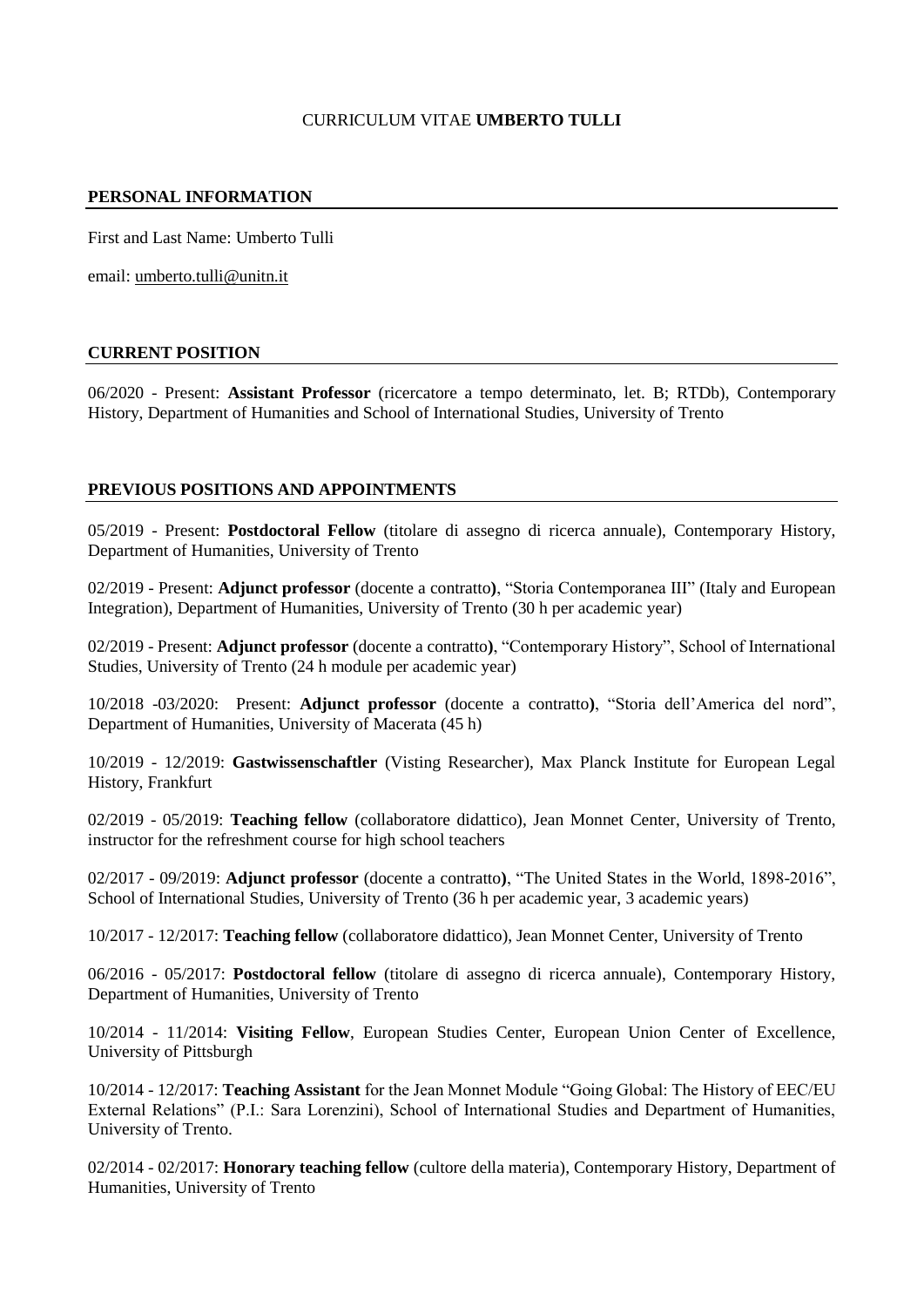03/2014 - 03/2017: **Honorary teaching fellow** (cultore della materia), Contemporary History, Department of Political Science, University of Macerata

01/2014 - 12/2015: **Postdoctoral Fellow** (titolare di assegno di ricerca biennale), Contemporary History, School of International Studies, University of Trento.

09/2013 - 08/2014: **Teaching Assistant**, History of International Relations (including a 20-hour teaching module for a total commitment of 110 hours), School of Political Sciences, University of Bologna, Forlì campus.

02/2013 - 05/2013: **Visiting Researcher**, Center for European Studies, Mario Einaudi Center for International Studies, Cornell University.

09/2012 - 08/2013: **Teaching Assistant**, History of International Relations (including a 20-hour teaching module for a total commitment of 120 hours), School of Political Sciences, University of Bologna, Forlì campus.

07/2012 - 06/2013: **Postdoctoral fellow** (titolare di assegno di ricerca annuale), History of North America, Department of Political and Social Sciences, University of Bologna.

02/2011- 09/2011: **Teaching Assistant**, Selected Cases in Diplomatic History, School of Political Sciences, University of Bologna, Forlì campus (10 h).

01/2011 - 12/2011: **Postgraduate Fellow**, Olympic Studies Center, International Olympic Committee (Lausanne)

04/2010 - 09/2013: **Honorary teaching fellow** (cultore della materia), U.S. History, School of Political Sciences, University of Bologna, Forlì campus.

06/2008 - 07/2008: **Visiting PhD Student**, Davis Center for Russian and Eurasian Studies, Harvard University.

### **ACADEMIC FORMATION**

02/2011: **PhD**, "Storia e società dell'età contemporanea, cv: storia e relazioni internazionali", Istituto Italiano di Scienze Umane (now: Scuola Normale Superiore, Pisa)

07/2007: **MA Degree** (Laurea Specialistica), "Scienze Internazionali e Diplomatiche", Department of Political Sciences, University of Bologna, Forlì campus, 110/110 e Lode

09/2004: **BA Degree** (Laurea Triennale**),** "Scienze Internazionali e Diplomatiche", Department of Political Sciences, University of Bologna, Forlì campus, 101/110

## **PRIZES AND AWARDS**

09/2018: National Scientific Qualification (**Abilitazione Scientifica Nazionale)** to Associate professor in Contemporary History, 11/A3

08/2018: National Scientific Qualification (**Abilitazione Scientifica Nazionale)** to Associate professor in History of Political Doctrines and Institutions, 14/B1

12/2017: National Scientific Qualification (**Abilitazione Scientifica Nazionale)** to Associate professor in History of International Relations, 14/B2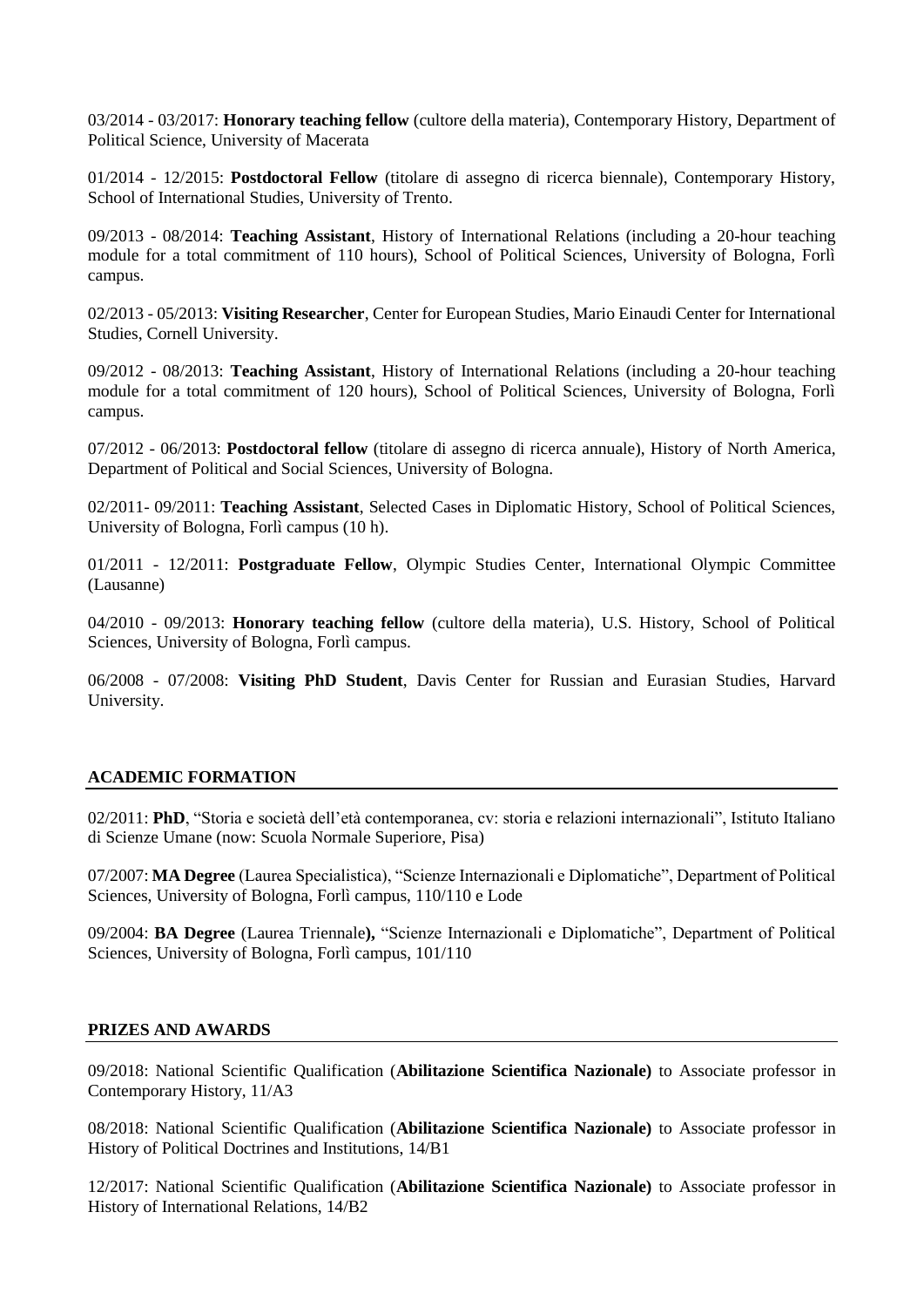2018: **Marie Sklodowska Curie Seal of Excellence**, awarded by the European Commission for the research project: "Europe and the Human Right to Development. The Origins of a Controversial Policy"

2017: **Emile Lousse Prize**, awarded by the International Commission for the History of Representative and Parliamentary Institutions, for the essay "Which Democracy for the EEC? Fernand Dehousse vs. Charles de Gaulle"

2016: **Aldo Capanni Prize**, awarded by SISS - Società Italiana Storia dello Sport, for the essay "Berlino 1936, Mosca 1980, Pechino 2008: Alcune note sul boicottaggio nelle Olimpiadi e il modello totalitario"

2013: **SiSi Prize,** awarded by the Società Italiana di Storia Internazionale for the best PhD dissertation defended in 2010-2011, 2011-2012.

2008: **René Cassin Prize** from the Emilia-Romagna Legislative Assembly for the best MA Thesis on human rights issues.

2008: **Prize**, from the Banca di Credito Cooperativo di Recanati e Colmurano for the MA Thesis.

## **FELLOWSHIPS, EXTERNAL FUNDING, TRAVEL GRANTS**

2019: **"Starting Grant"**, University of Trento

2018: **Research Fellowship**, Max Planck Institute for European Legal History, Frankfurt

2018: **Vibeke Sørensen Grant**, Historical Archives of the European Union and European University Institute

2014: **Travel grant and fellowship**, European Center of Excellence, University of Pittsburgh.

2013: **1-year fellowship**, Istituto per gli Studi Storici, Napoli – *declined after 2 months*.

2011: **1-year fellowship**, Olympic Studies Centre, International Olympic Committee, Lausanne.

2009: **Travel grant**, Gerald R. Ford Presidential Foundation (Ann Arbor, Michigan – USA).

2009: **Travel grant**, SHAFR – Society for Historians of American Foreign Relations.

2008: **Travel grant**, European Association of American Studies.

2007: **3-year fellowship** for the PhD program.

2006: **Travel grant**, School of Political Sciences, University of Bologna, Forlì campus.

### **PARTICIPATION IN RESEARCH PROJECTS AND NETWORKS**

2020 – 2023: **participation** in the research Project PRIN 2017 "Inventing the Global Environment: science, politics, advocacy and the environment-development nexus in the cold War and beyond"; member of the Trento-based research unity (P.I.: Sara Lorenzini)

2018 - 2021: **co-applicant** (P.I. Sara Lorenzini) **and member of the research unit** for the Jean Monnet Chair "Globalizing Europe / Europeanizing the World", Department of Humanities, University of Trento

2018 - 2020: **co-applicant** (P.I. Sara Lorenzini) **and member of the research unit** for the Jean Monnet project "Democracy in the Construction of Europe", School of International Studies, University of Trento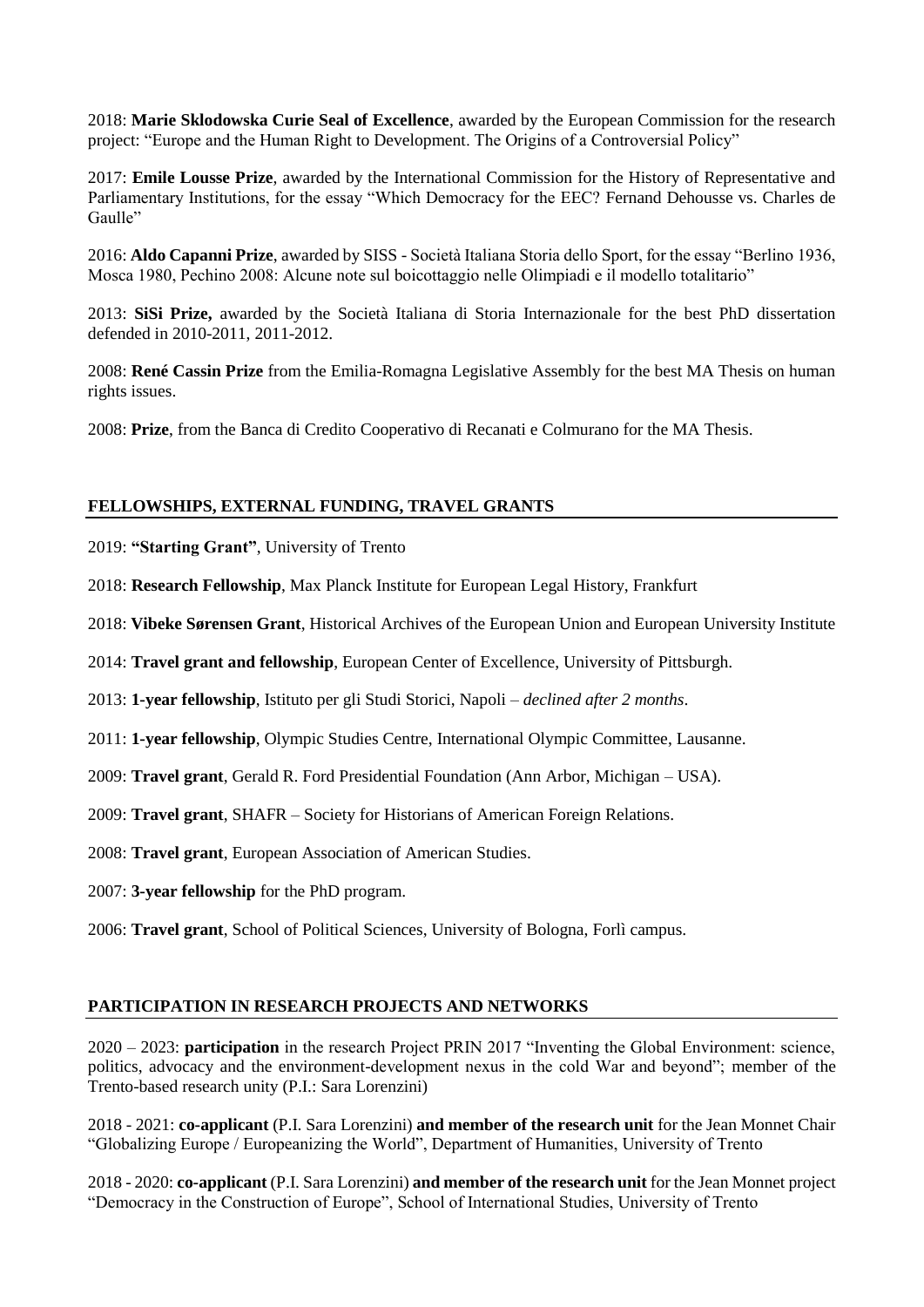2019 - 2021: **member** of the research network "The EEC and the Human Rights Breakthrough of the 1970s"

2018 - 2020: **member** of the research network "The European Parliament during the 1970s and 1980s An Institution on the Rise?" coordinated by Christian Salm (European Parliament Research Service, Brussels) and Kiran Klaus Patel (Ludwig-Maximilians-Universität München)

2014 - 2017: **co-applicant** (P.I. Sara Lorenzini) **and member of the research unit** for the Jean Monnet Module "Going Global: The History of EEC/EU External Relations"

2014 - 2017: **Participation** in the interdisciplinary research project "Crisis in the European Union: between Transnational Integration and National Disintegration, School of International Studies, University of Trento

2012 - 2013 **Participation** in the research project PRIN 2009 "L'Italia nel contesto internazionale dagli anni Settanta alla fine della guerra fredda" (2012-2013)

### **VISITING**

01/10/2019 – 31/12/2019: **Gastwissenschaftler** (Visting Researcher), Max Planck Institute for European Legal History, Frankfurt

01/09/2018 – 01/10/2018: **Vibeke Sørensen Grant**, Historical Archives of the European Union and European University Institute

01/10/2014 – 26/10/2014: **Visiting Researcher**, European Union Center of Excellence, University of Pittsburgh

01/02/2013 – 31/05/2013: **Visiting Fellow**, Center for European Studies, Mario Einaudi Center for International Studies, Cornell University

01/01/2011 – 31/12/2011: **Postgraduate Fellow**, Olympic Studies Center, International Olympic Committee (Lausanne)

02/06/2008 – 01/07/2008: **Visiting PhD Student**, Davis Center for Russian and Eurasian Studies, Harvard University.

### **ORGANIZATION OF WORKSHOPS, SEMINARS AND CONFERENCES**

2021: International Conference: "The Place of Democracy in the Construction of Europe: 1945-2012", University of Trento

2020: Third DICE Workshop: "Democracy and the Construction of Europe: achievements, constraints and limits, 1992-2018", University of Trento

2019: Second DICE Workshop: "Democracy and the Construction of Europe: achievements, constraints and limits, 1969-1992", University of Trento

2019: First DICE Workshop: "Democracy and the Construction of Europe. The early years: achievements and shortcomings", University of Trento.

2018: "Human Rights, Basic Needs and the Quest for Equality in a Globalizing World. A Research Workshop with Samuel Moyn and Sara Lorenzini", University of Trento

2017: "Going Global: The History of EC/EU External Relations", University of Trento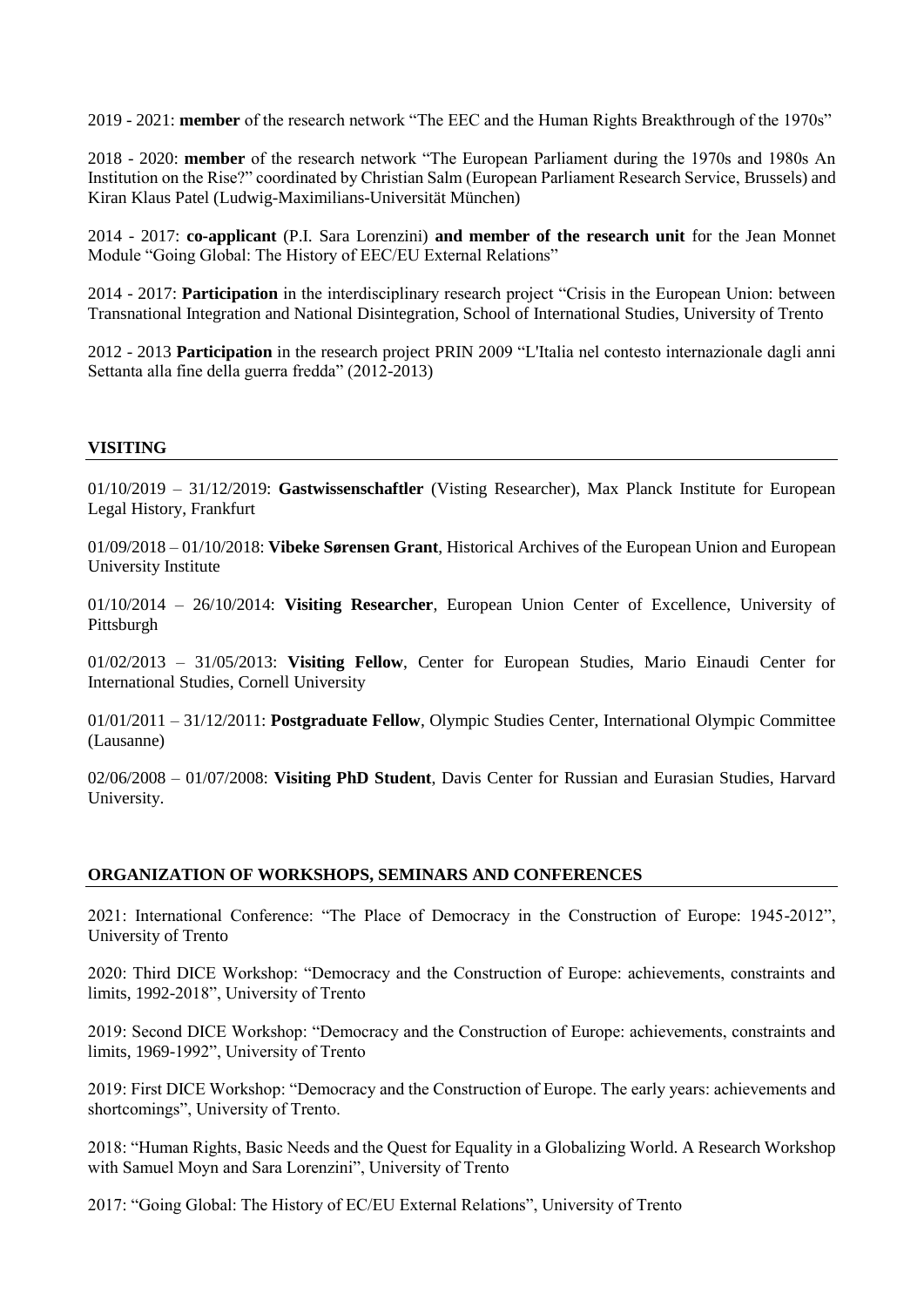2017: "The United States in the World. A Historical Perspective", School of International Studies, University of Trento

2016: "Going Global: The History of EC/EU External Relations", University of Trento.

2015: "Going Global: The History of EC/EU External Relations", University of Trento.

2012: 2012 NATO Model Event, University of Bologna, Forlì campus.

2011: 2011 NATO Model Event, University of Bologna, Forlì campus.

# **PARTICIPATION IN CONFERENCES AND WORKSHOPS**

12/2020: Scuola Normale Superiore; "Human Rights and the Transformation of Political and Christian Cultures in the Late Twentieth Century". Paper (with Sara Lorenzini) Debating human rights in the UN: the right to development

04/2020: Lund University (Sweden): "Human Rights and Foreign Policy". Paper: Human Rights and the Cold War during the Carter Presidency

11/2019, European Parliament and Maison de l'Europe: "History of the European Parliament: Research Projects, Sources and Historical Memory 1979-2019". Paper: The European Parliamentary Assembly and the Struggle for Direct Elections (1948-1979)

05/2019, University of Macerata: "Racconto di due Corti. Sistemi politici e costituzionali tra Italia e Stati Uniti". Paper: Two bodies, one branch: Il Congresso nel sistema istituzionale degli Stati Uniti

03/2019, Fondazione "Casa di Oriali" and University of Bologna, Ravenna: "Europe. Percorso sull'Europa in Romagna". Roundtable on the book Un Parlamento per l'Europa with Michele Marchi, Daniele Pasquinucci, Giuliana Laschi.

05/2018, University of Bologna, Forlì campus: Roundtable on the book Un Parlamento per l'Europa with Giuliana Laschi and Angela Santese

03/2018, Fondazione Bianca Piccolomini Clementini, Siena: "Sport e tempo libero nell'Italia contemporanea - Identità nazionale e locale a confronto". Paper: L'Italia a bocca aperta. Le Olimpiadi di Los Angeles 1984 e la modernità reaganiana

07/2017, University College Cork: "Transatlantic Studies Association Conference". Paper: Switching Roles? The EEC and the United States in the Helsinki Process

02/2017, University of Trento: "The United States and the World. A Historical Perspective". Paper: Italian Perspectives on American History

12/2016, Roma Tre University: Roundtable on the book Tra Diritti umani e distensione with Elena Baldassarri and Manfredi Merluzzi

11/2016: University of Trento, "WAI – Walls of Integration". Paper: Divided by EuroElections? National Narratives on Europeaness and the First Elections to the European Parliament"

10/2016, University of Trento: SIS Guest Lecture Series: Democratizing Europe or Containing the European Parliament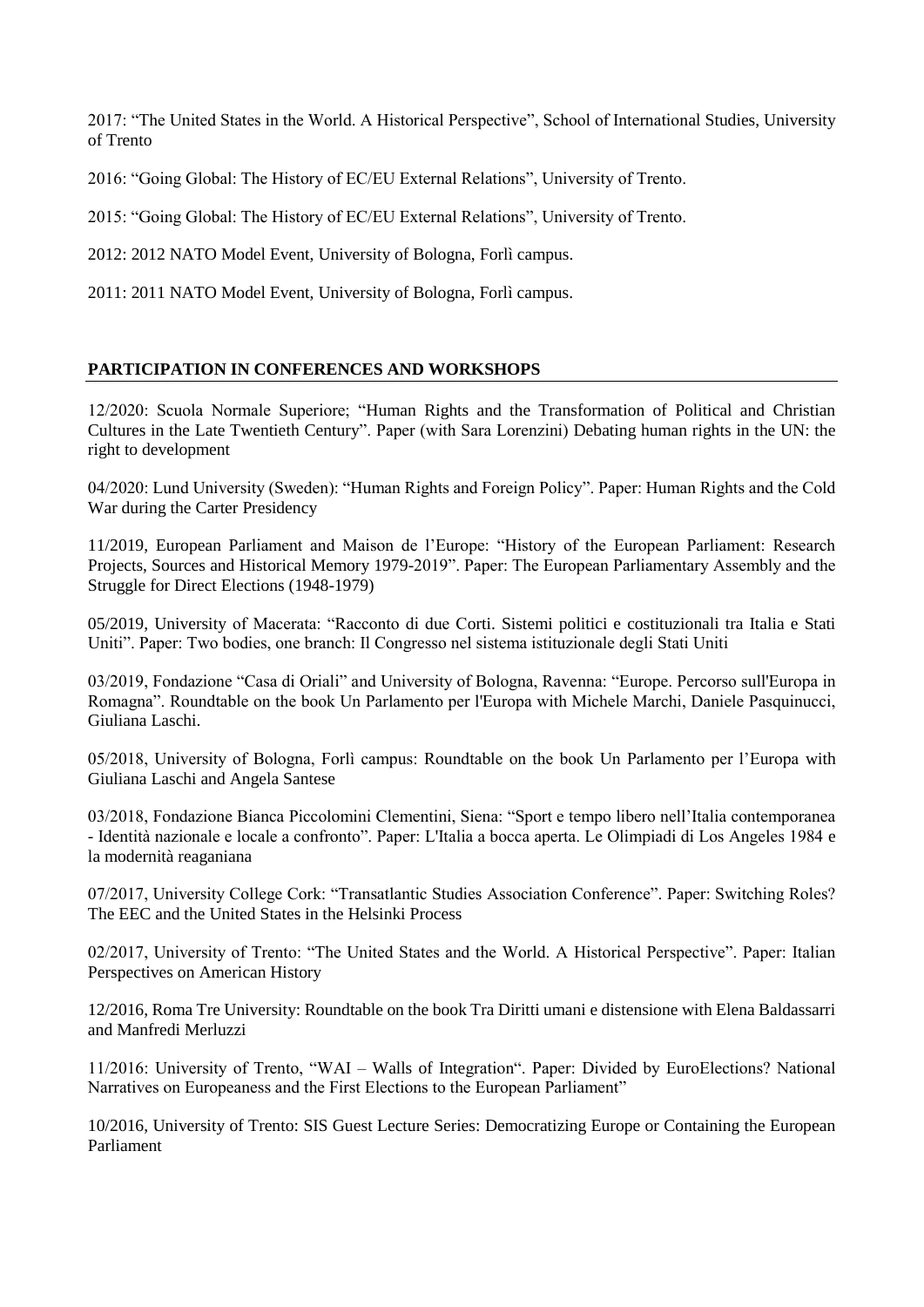07/2016, Universidade Nova de Lisboa e Comité Olímpico de Portugal: "O movimento olimpico e as guerras", Paper: The Soviets Must be Told: Move the Games from Moscow! A Human Rights Approach to the 1980 Olympic Boycott

06/2016, Centre national de la recherche scientifique, Val de Reuil: "Political Constructions of Europe. New Historical and Sociological Approaches". Paper: The European Parliament in the shadow of De Gaulle. The failure of the Dehousse Convention and Its Aftermath

05/2016, Université du Luxembourg: "Pushing the Boundaries: New Research on the Activism of EU Supranational Institutions", Paper: The European Parliament and European Political Cooperation. Affirming the Parliament's Unofficial Role in the Development of the Community's First Foreign Policy

05/2015, University of Trento: "Frontiers of Research at the School of International Studies", Università di Trento. Paper: A Salutary Shock? The 30-years struggle for the introduction of European Elections

05/2015, Tuscia University, Viterbo: Cantieri di Storia SISSCO. Paper: Le Olimpiadi di Los Angeles 1984 tra Reaganomics e Propaganda

05/2015: SOAS University of London: "Sports and Diplomacy: Message, Mode, Metaphor?". Paper: «They used Americana, all painted and polished, to make the enormous impression they did». Selling the Reagan Revolution through the 1984 Olympic Games.

05/2015: Universität Hamburg. "Europeanization of Foreign Policies". Paper: The Limits of the European Political Cooperation? The EC Members at the Belgrade CSCE Review Conference

04/2014, University of Bologna: "Verso il lungo centenario del CONI. Metodologie, fonti e prospettive della storia dello sport in Italia". Paper: Quale ruolo per il governo? L'Amministrazione Reagan e le Olimpiadi di Los Angeles 1984.

11/2013, Accademia Olimpica Nazionale Italiana, Roma: "Storia dello Sport. Il punto della situazione", organized by SISS – Società italiana storia dello sport – and SISSCO. Paper: Mr. Business ha vinto. Le Olimpiadi di Los Angeles 1984 e la Reaganomics tra caso e necessità.

11/2013, East China Normal University (Shanghai) and Cold War International History Project: "International Forum for Postdoctoral Scholars". Paper: Going for the Gold. Ronald Reagan and the Soviet Boycott of the 1984 Olympic Games

05/2013, University of Bologna, Forlì campus: "Workshop PRIN: The United States and Italy during the Seventies". Paper: Switching Roles? The United States, Italy and the EEC between the Helsinki Conference (1975) and the Belgrade CSCE Review Conference.

05/2013, University of Bologna, Forlì campus: "European External Relations". Paper: The EEC at the CSCE Belgrade Review Conference

07/2012, University College Cork: "Transatlantic Studies Association Conference". Paper: Selling the Olympic Boycott through Human Rights. The Carter Administration, Western Europe and the Campaign to Boycott the Moscow Olympic Games.

07/2012, European School of Economics, Florence: "Sport e Identità. Percorsi di Storia dello Sport". Paper: American Sports during the Cold War.

12/2011, University of Cambridge: "Public Relations of the Cold War". Paper: Selling the Olympic Boycott to the American Public. Security Reason, Human Rights and the Re-evaluation of the Totalitarian Model.

05/2010, Université Grenoble Alpes: "European Graduate Symposium, AFEA Conference". Paper: From Helsinki to Madrid. Western Governments and Soviet Dissent.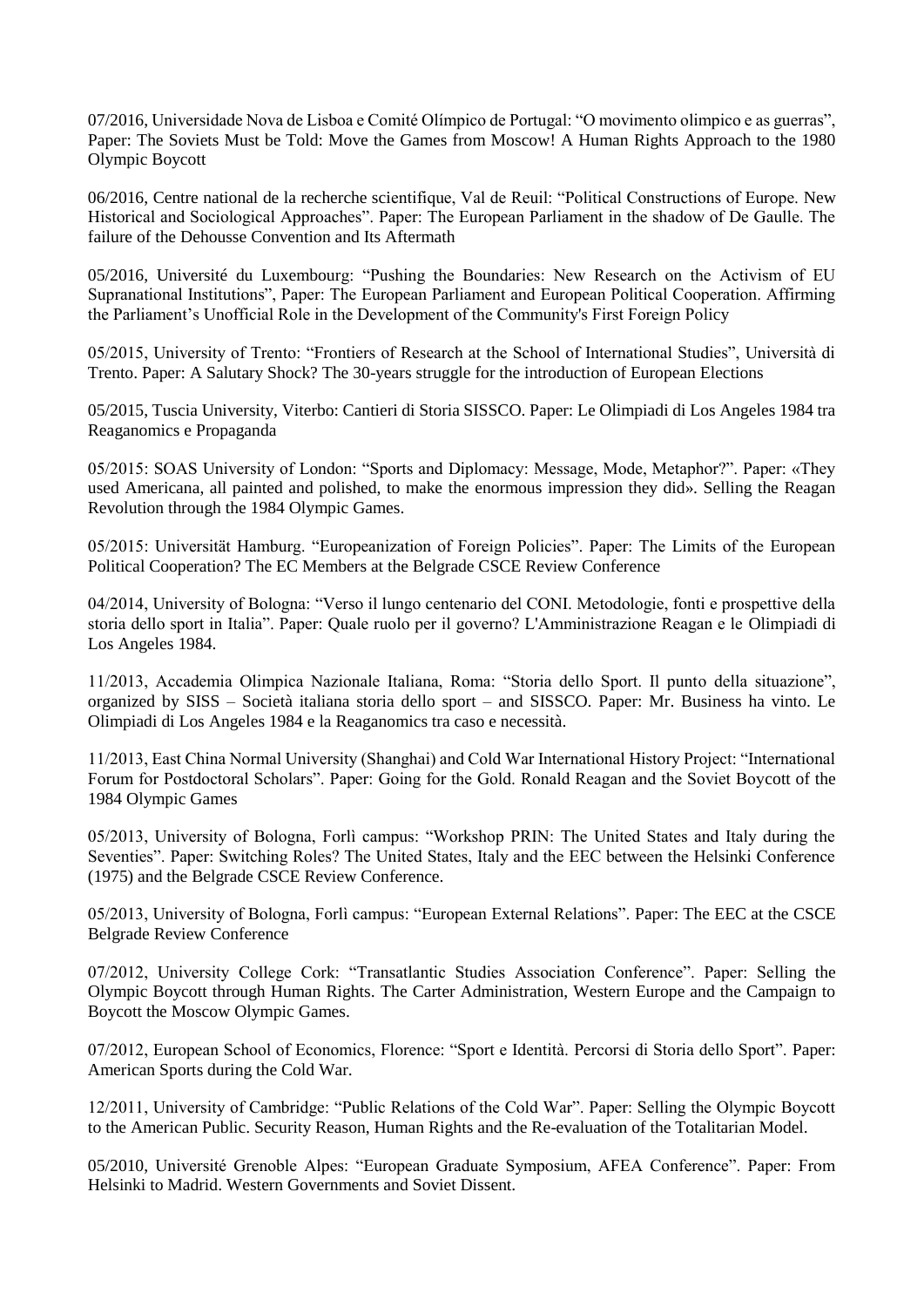05/2010, Ohio University, Athens: "Ohio University Graduate History Conference". Paper: From Helsinki to Madrid. The US and Soviet Dissent.

09/2009, "Cold War Summer School 2009", Florence. Paper: Between Human Rights and Detente. The Carter Administration and Dissidents in the Communist World.

06/2009, University of Wisconsin, Madison (Wisconsin, USA): "Turning Points in the Cold War". Paper: After Helsinki. The United States and Dissenters in the Communist World, 1975 – 1981.

03/2009, University of Siena: "Storie in Corso 4. Workshop Nazionale Dottorandi SISSCO," Paper: Moralità o Potenza? L'Amministrazione Carter ed i suoi critici

02/2009, University of Padua: "Primo Workshop Annuale SSIEC," Paper: We are Sakharov. Il dibattito statunitense sul dissenso sovietico negli anni di Carter

10/2008, University of Torino – University of Piemonte Orientale: Conferenza per giovani ricercatori organizzata dal CISPEA. Paper: La politica dei diritti umani di Carter

## **OTHER INFORMATION**

2020: Reviewer for *NIAS - Netherlands Institute for Advanced Study*

2019: 3-hour seminar for the PhD program "International Studies", School of International Studies, University of Trento: "Transatlantic Relations after 9/11. Continuities and Changes"

Since 2018: Member of the **editorial board** of the Journal *Storia dello sport. Rivista di Studi Contemporanei* 

Since 2017: **Peer-Reviewer** for the scientific journals:

- *1. The Journal of Contemporary European Research*
- *2. USAbroad – Journal of American History and Politics*
- *3. Ricerche di Storia Politica*
- *4. Storia dello Sport. Rivista di Studi Contemporanei*
- *5. RSA Journal (Rivista di Storia Americana)*
- *6. Contemporanea. Rivista di storia dell'Ottocento e Novecento*
- *7. Ventunesimo secolo. Rivista di studi sulle transizioni*
- *8. History of Political Thought*
- *9. Rivista Storica Italiana*

Since 2014: Supervisor of 2 MA theses and Co-supervisor of more than 10 MA theses, Master in European and International Studies, School of International Studies, University of Trento

Since 2014: Co-supervisor of 5 MA theses, Historical Studies, Department of Humanities, University of Trento.

Since 2018: Supervisor of 4 BA theses, Department of Humanities, University of Trento

Since 2008: Member of the roll of honor of experts on human rights and international cooperation, Legislative Assembly of Emilia Romagna

### **LIST OF PUBLICATIONS**

### **Books and Monographs**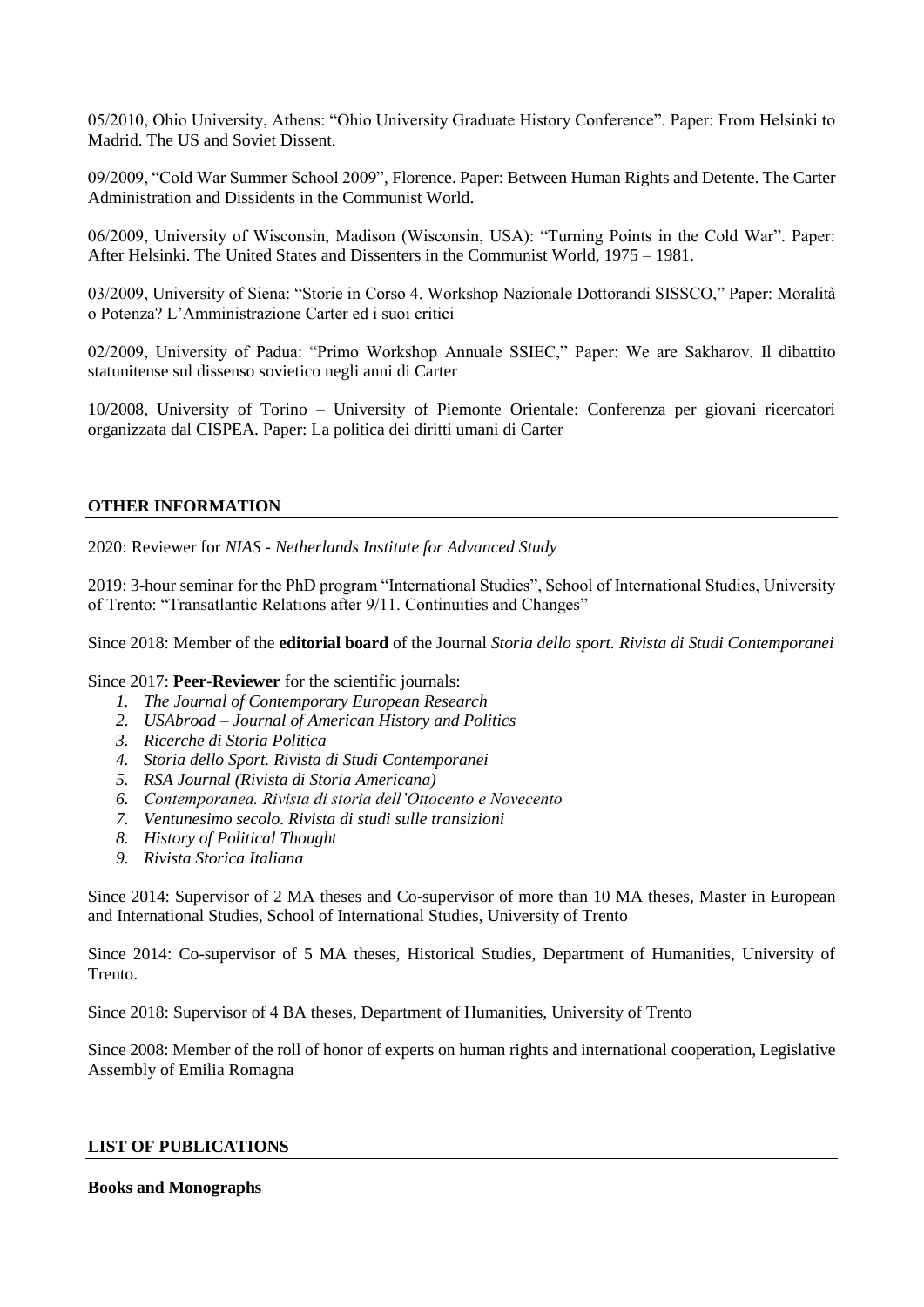TULLI, U., *A Precarious Equilibrium. Human Rights and Détente in Jimmy Carter's Soviet Policy*, Manchester, Manchester University Press, February/March 2020, ISBN 9781526146021 [updated and expanded version of *Tra diritti umani e distensione. L'Amministrazione Carter e il dissenso in Urss*, Milano, FrancoAngeli, 2013]

TULLI, U., *Un Parlamento per l'Europa. Il Parlamento europeo e la battaglia per la sua elezione, 1948-1979*, Milano e Firenze, Mondadori-Le Monnier, 2017, ISBN 9788800748773

TULLI, U., *Tra diritti umani e distensione. L'Amministrazione Carter e il dissenso in Urss*, Milano, FrancoAngeli, 2013, ISBN 9788820458904

TULLI, U., *Breve Storia delle Olimpiadi. Lo sport, la politica da De Coubertin a oggi*, Roma, Carocci, 2012, ISBN 9788843065677

### **Edited Volumes**

LORENZINI S., TULLI U., ZAMBURLINI I., *The Human Rights Breakthrough of the 1970s. The European Community and International Relations* (forthcoming with the publisher Bloomsbury, December 2021/ January 2022)

### **Articles in Scientific Journals**

TULLI U., "The European Parliament in EC External Relations, from the inception of European Political Cooperation to the Single European Act", *Journal of the History of European Integration* (forthcoming: accepted for publication in 2021)

TULLI, U., "Wielding the Human Rights Weapon against the American Empire. The Second Russell Tribunal and Human Rights in Transatlantic Relations", *Journal of Transatlantic Studies* (forthcoming, accepted for publication in the Vol. 19, issue II, 2021), ISSN: 1479-4012

TULLI, U., "I diritti umani nella Guerra fredda. Nuove proposte e nodi interpretativi", *Mondo Contemporaneo. Rivista di storia*, (forthcoming), ISSN 1825-8905

TULLI, U., "La Guerra fredda alle Olimpiadi: la diplomazia sportiva americana negli anni Cinquanta", *Mondo contemporaneo. Rivista di storia* (forthcoming: 1/2021), ISSN 1825-8905

TULLI, U., "Which Democracy for the EEC? Fernand Dehousse vs. Charles de Gaulle", *Parliaments, Estates and Representation*, vol. 37, issue 3, 2017, pp.301-317, ISSN: 0260-6755, doi: 10.1080/02606755.2017.1370571.

TULLI, U., "Bringing Human Rights In: The Campaign against the 1980 Moscow Olympic Games and the Origins of the Nexus between Human Rights and the Olympic Games", *The International Journal of the History of Sport*, Vol. 33, Issue 16, 2017, pp.2026-2045, ISSN: 0952-3367, doi: 10.1080/09523367.2017.1315104.

TULLI, U., "Challenging Intergovernmentalism and EPC. The European Parliament and Its Actions in International Relations, 1970-1979", *Journal of Contemporary European Research*, Vol.13, Issue 2, 2017, pp. 1076-1089, ISSN: 1815-347X

TULLI U., SBETTI N., "La fine di una reciproca negazione: riflessioni sullo sport nella storia delle relazioni internazionali", *Ricerche di Storia Politica*, Vol.2/2016, pp. 193-202, ISSN: 1120-9526

TULLI, U., "The Search for a European Identity in the Long 1970s: External Relations and Institutional Evolution in the EC", *Contemporary European History*, Vol.25, Issue 3, 2016, pp. 537-550, ISSN: 0960-7773

TULLI, U., "Electing the European Parliament. Some Historiographical Notes", *The International History Review*, Vo.38, Issue 1 (2016), 214-228, ISSN: 0707-5332, doi: 10.1080/07075332.2015.1049644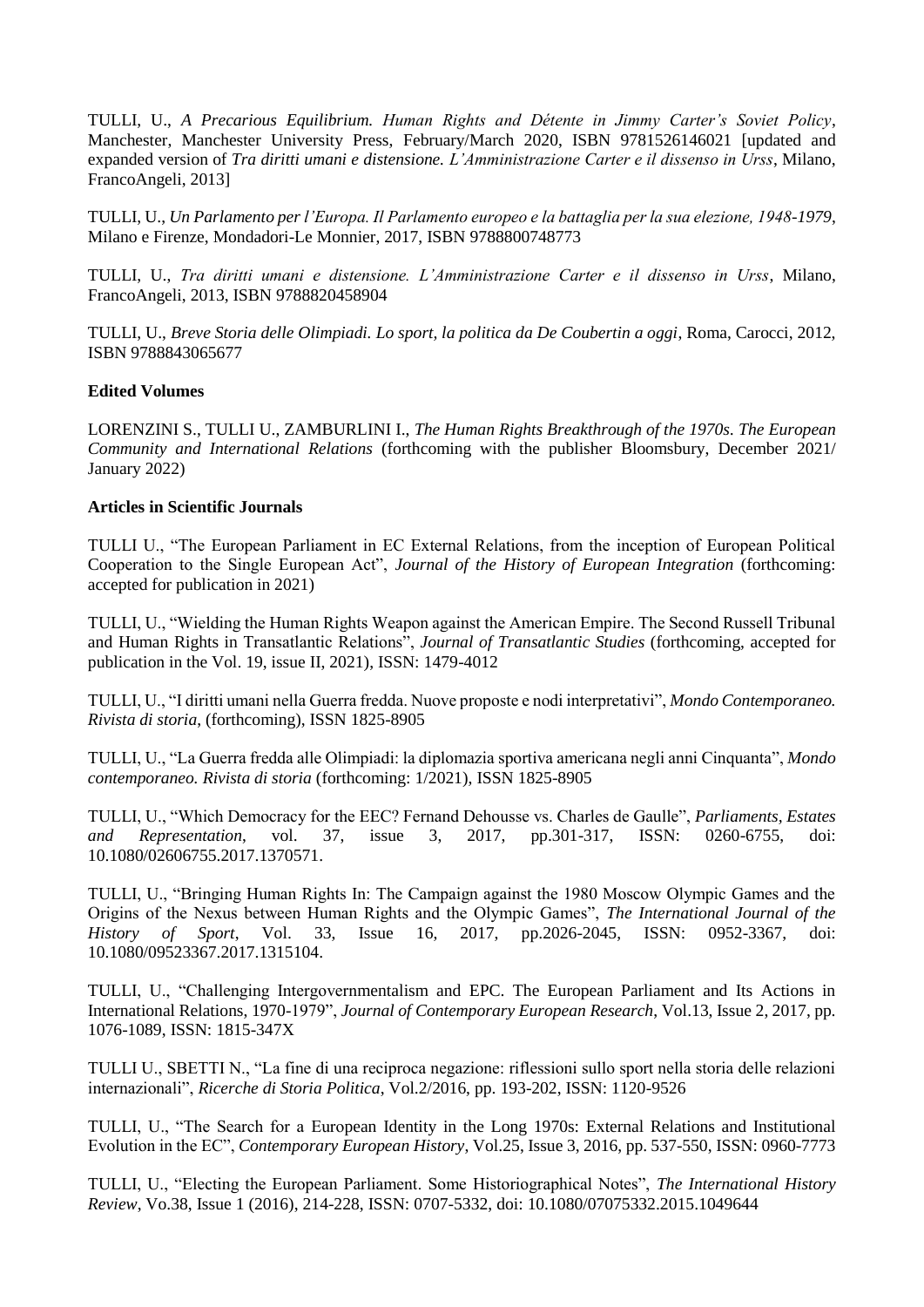TULLI, U., "Boicottate le Olimpiadi del Gulag! I diritti umani e la campagna contro le Olimpiadi di Mosca", *Ricerche di Storia Politica*, n. 1/2013, pp.3-24, ISSN: 1120-9526, doi: 10.1412/72958

TULLI, U., "Whose Rights Are Human Rights? The Ambiguous Emergence of Human Rights and the Demise of Kissingerism", *Cold War History*, Vol. 12, Issue 4 (2012), pp. 573-593, ISSN: 1468-2745, doi: 10.1080/14682745.2012.654491

TULLI, U., "Tra diritti umani e distensione. L'amministrazione Carter, il Congresso e l'Unione Sovietica", *Contemporanea. Rivista di storia dell'800 e del '900*, n.2/2010, pp. 261-284, ISSN: 1127-3070, doi: 10.1409/31957

## **Chapters in edited volumes**

TULLI U., "A Reluctant Promoter. The EEC, CSCE and Human Rights in East West Relations". In S. Lorenzini, U. Tulli, I. Zamburlini (eds.), *The Human Rights Breakthrough of the 1970s. The European Community and International Relations* (forthcoming)

TULLI, U., "Dai diritti umani alla promozione della democrazia. L'amministrazione Reagan e la nascita del National endowment for democracy", in D. Vignati, M. Merlati (a cura di), *Una storia, tante storie. Studi di storia internazionale*, Milano, FrancoAngeli, 2019, ISBN 9788891787309

TULLI. U., 角逐金牌: 罗纳德.里根与苏联对1984年奥运会的抵制, in 梁 志 韩长青 (ed. by), *冷战时期的* 

中国与世界, vol.2, Shanghai, East China Normal University Press and World Policy Affairs, 2017 (The United States and the Soviet Boycott of the 1984 Los Angeles Olympic Games, in China and the World During the Cold War, edited by Liang Zhi, Han Changqing), ISBN: 9787501253883

TULLI U., ""They used Americana, all painted and polished, to make the enormous impression they did" Selling the Reagan Revolution through the 1984 Olympic Games", in S. Rofe (ed by), *Sport and Diplomacy: Games within Games*, Manchester, Manchester University Press, 2018, ISBN 9781526131058

TULLI U., "The Limits of the European Political Cooperation? The EC Members at the Belgrade CSCE Review Conference", in G. Clemens (ed. by), *The Quest for Europeanization. Interdisciplinary Perspectives on a Multiple Process*, Stuttgart, Franz Steiner Verlag, 2017, ISBN: 9783515116367.

TULLI U., "Berlino 1936, Mosca 1980, Pechino 2008: Alcune note sul boicottaggio nelle Olimpiadi e il modello totalitario", in M. Impiglia (a cura di), *Sport e Seconda guerra mondiale. Dal totalitarismo nazifascista alla resistenza*, Roma, ed. Siss, 2016, ISBN 9788897294023

TULLI. U., "Stati Uniti e Russia dopo la Guerra Fredda", in S. A. Bellezza (a cura di), *Atlante geopolitico dello spazio postsovietico*, Brescia, Edizioni Scuola di Brescia, 2016, ISBN: 9788835042624

TULLI U., "Mr Business ha vinto. Le Olimpiadi di Los Angeles, il Laooc e la ridefinizione dell'economia internazionale", in M. Impiglia, M.M. Palandri (a cura di), *La storiografia dello sport in Italia. Stato dell'arte, indagini, riflessioni*, Siena, Nuova Immagine, 2014, ISBN: 9788871453347

TULLI, U., "Lo Sport americano e la Guerra fredda", in A. Teja, S. Giuntini, M. M. Palandri (a cura di), *Sport e Identitá. Quaderni della Societá Italiana di Storia dello Sport*, vol. 1, Roma, Lancillotto e Nausica, 2013, ISBN: 9788890029202

### **Reviews**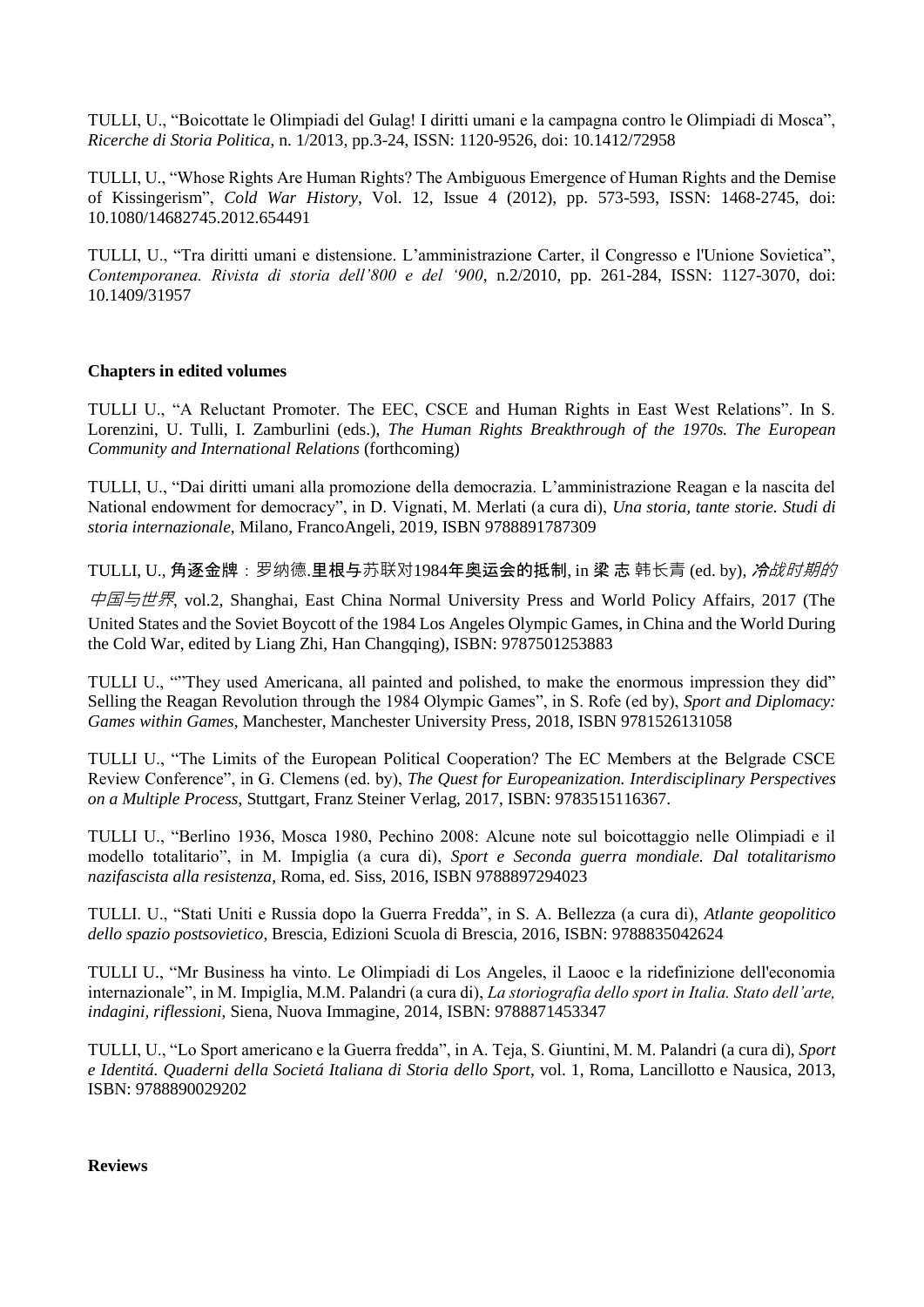Nicola Sbetti, Giochi diplomartici. Sport e politica estera nell'Italia del secondo dopoguerra, Treviso/Roma, Fondazione Benetton Studi e Ricerche/Viella, 2020, *Annali Recensioni Online* 1/2021

Magnúsdóttir R. (ed.), Machineries of Persuasion. European Soft Power and Public Diplomacy during the Cold War, Berlino e Boston, De Gruyter, 2019, *Ricerche di Storia Politica*, 3/2020

David C. Hendrickson, Republic in Peril. American Empire and the Betrayal of the Liberal Tradition, Oxford e New York, Oxford University Press, 2017, Ricerche di Storia Politica, 2/2020

Bevan Sewell and Maria Ryan (ed. by), Foreign Policy at the Periphery. The Shifting Margins of US International Relations since World War II, Lexington, University Press of Kentucky, 2016, *Ricerche di Storia Politica*, 2/2020

Sarah Snyder, From Selma to Moscow. How Human Rights Activists Transformed U.S. Foreign Policy, New York, Columbia University Press 2018, *Ricerche di Storia politica* 1/2020

Emma Kuby, Political Survivors. The Resistance, the Cold War and the Fight against Concentration Camps after 1945, Ithaca and London, Cornell University Press, 2019, in *H-Diplo*, roundtable discussion, Dicembre 2019

Sante Cruciani, Maurizio Ridolfi (a cura di), L'Unione Europea e il Mediterraneo. Relazioni internazionali crisi politiche e regionali (1947-2016), Milano, FrancoAngeli, 2017, 240 pp., € 28,00; Sante Cruciani, Maurizio Ridolfi, L'Unione Europea e il Mediterraneo. Interdipendenza politica e rappresentazioni mediatiche (1947-2017), Milano, FrancoAngeli, 2017, 236 pp., € 30,00, in *Il Mestiere di Storico* (2019)

Stephen G. Brooks, William C. Wohlforth, America Abroad. The United States' Global Role in the 21<sup>st</sup> Century, Oxford, Oxford University Press, 2016, pp. 274, *Ricerche di Storia Politica*

Stefan Huebner, Pan-Asian Sports and the Emergence of Modern Asia, 1913-1974, Singapore, National University of Singapore Press, 2016, pp. 397, *Ricerche di Storia Politica* 1/2018

Sandro Guerrieri, Un Parlamento oltre le nazioni. L'Assemblea Comune della CECA e le sfide dell'integrazione europea (1952–1958), Bologna, il Mulino, 2016, *Parliaments Estates and Representation*, Vol.37, Issue 2

Angela Santese, La pace atomica. Ronald Reagan e il movimento antinucleare (1979-1987), Milano, Mondadori Le Monnier, 2016, in *Ventunesimo Secolo*, 37/2 (2016)

George Shultz, Issues on My Mind: Strategies for the Future Stanford, Stanford University Press, 2013, pp. 396, in *Ricerche di Storia Politica*, n.3/2015.

Charles Gati, ed, Zbig: The Strategy and Statecraft of Zbigniew Brzezinski. Baltimore: The Johns Hopkins University Press, 2013, in *Ricerche di Storia Politica* 2/2015.

Barbara Keys, Reclaiming American Virtue: The Human Rights Revolution of the 1970s, Cambridge, Harvard University Press, 2014, *Reviews in History*, DOI: 10.14296/RiH/2014/1757 (2015).

Christian Ph. Peterson, Globalizing Human Rights. Private Citizens, the Soviet Union, and the West, Routledge, Oxford 2011, in *Comparativ -- Zeitschrift für globalgeschichte und vergleichende Gesellschaftsforschung* 23/1 (2013).

Samuel Moyn, The Last Utopia. Human Rights in History, Cambridge, The Belknap Press of Harvard University Press, 2010, pp. 337, in *Ricerche di Storia Politica*, n.2/2011.

Nicholas Evan Sarantakes, Dropping the Torch. Jimmy Carter, the Olympic Boycott and the Cold War, Cambridge, Cambridge University Press, 2010, pp. 340, in *Ricerche di Storia Politica*, n.2/2011.